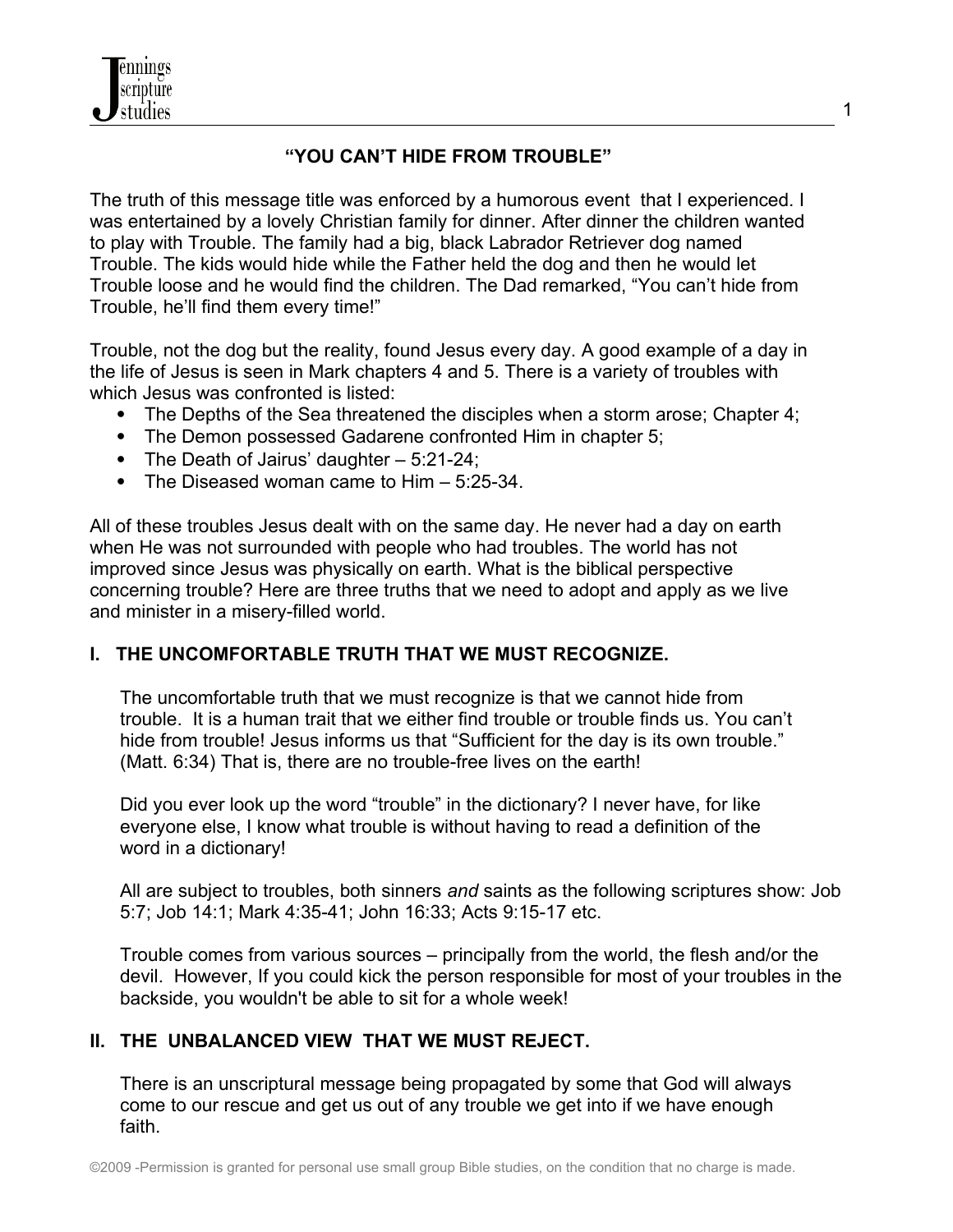

That is not taught in the Bible either by precept or example. In fact there are plenty of biblical evidences to the contrary including the following:

- John the Baptist was not delivered, Matt 14:6-12;
- Jesus was not delivered, Matt 26:39-44;
- Stephen was not delivered, Acts 7:54-60;
- Paul was not delivered, 2 Cor 12:8-10;
- John, on the Island of Patmos was not delivered, Rev.1

God is going to deliver us one day by catching us up and away (I Thess. 4) but in the meantime we have much to learn in the midst of a troubled world.

**ILLUST**. An old woodsman gives this advice about catching a porcupine: "When you find a porcupine, dash in and drop a large washtub over him. The washtub will give you something to sit on while you ponder your next move." Sometimes we get into sticky situations from which God will not deliver us. Ponder that! This leads to the final thought on the subject:

### **III. THE UNDERSTANDING THAT WE MUST RECEIVE.**

If we are to be true disciples of Jesus Christ**,** we must understand that the God Who "leads His dear children along, some through the waters, some through the flood, some through the fire but all through the blood" has a purpose for every trouble and trial we face.

**Example:** Joseph. Joseph was sold by his brothers, became a slave in Egypt, was imprisoned, finally he was elevated to the second in authority to Pharaoh. What a story! Want to hear how Joseph viewed all that happened to him? Here is his testimony that he gave to his devious brothers: "you meant evil against me; but God meant it for good, in order to bring it about as it is this day, to save many people alive."

**Example:** Paul and Silas were in jail. What did they do? Did they beg, plead and that God would get them out? No! "at midnight Paul and Silas were praying and singing hymns to God, and the prisoners were listening to them." (Acts 16:25) And what was the result? Paul and Silas had the opportunity to witness to the jailer he was born again! God's purpose for Paul and Silas to be in prison was accomplished.

Examples abound of God permitting His people to be in peril in order to accomplish His purposes. Let us remember that "that all things work together for good to those who love God, to those who are the called according to *His* purpose." (Rom.8:28) That is, they work together both for God's good purposes and our good as well.